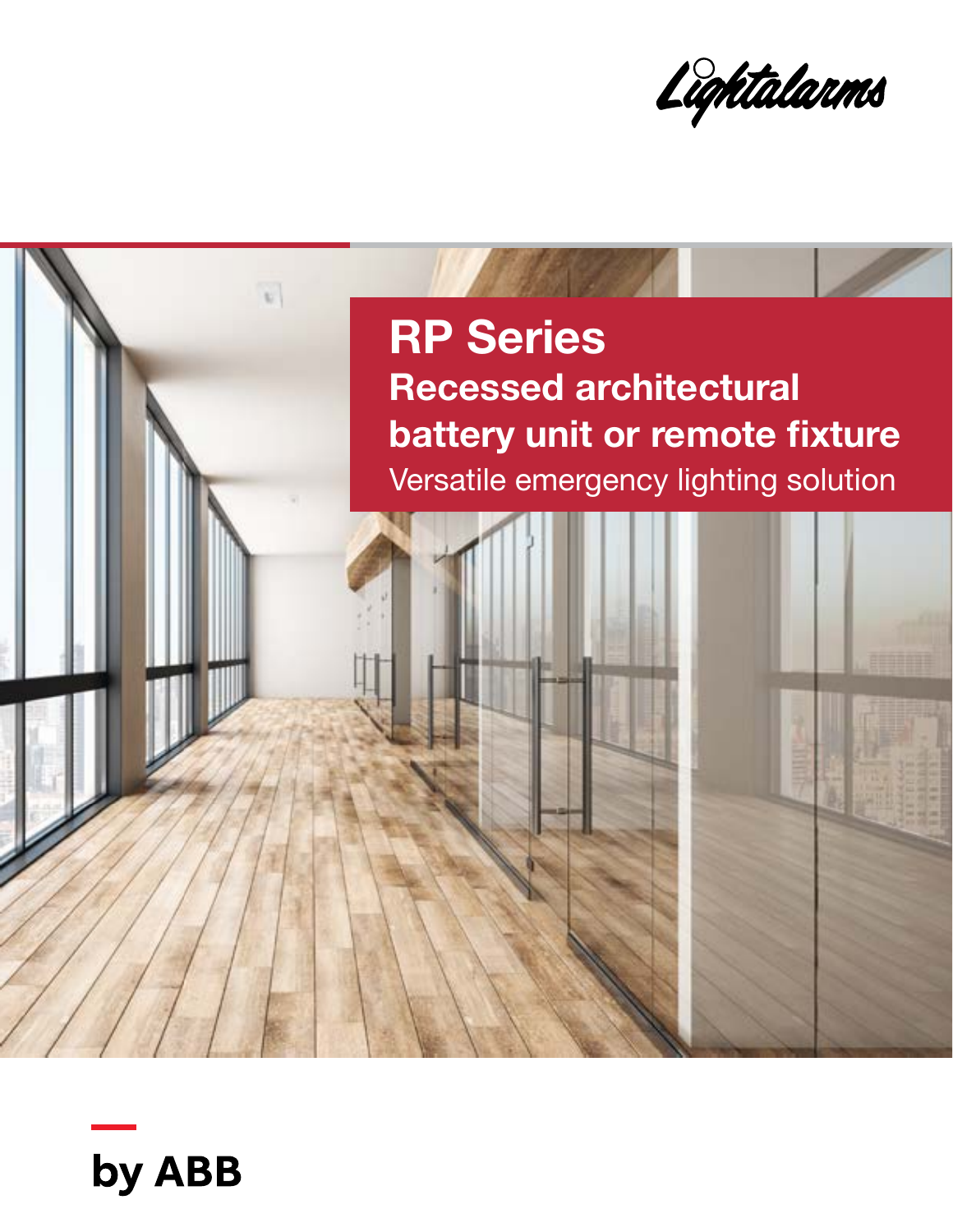# Lightalarms® RP Series – Recessed architectural battery unit or remote fixture Features demonstration

### Product design

- Compact spring mounted design
- Thermoplastic decorative trim-plates available round or rectangular
- 2 choices of colour available in black and white
- No visible screws
- Matching remote fixture

### **Compliance**

- UL 9234 Certified
- Listed UL-924 for damp locations: 50° to 104°F (10° to 40°C)
- Listed NSF, non-food zones
- Listed CEC Title 20



## Unit testing

- Infrared remote test control up to 30 ft
- Self-test and diagnostic functions operated by micro-controller
- Nexus®Pro intelligent emergency lighting management system

**ABB** 

Remote test contro









With digital solutions, building owners now can have peace of mind knowing their buildings are safer than ever.

- Easily monitor and test emergency lighting anywhere at anytime without the need for power supply disruption
- Real-time self-monitoring and maintenance notifications if units stop functioning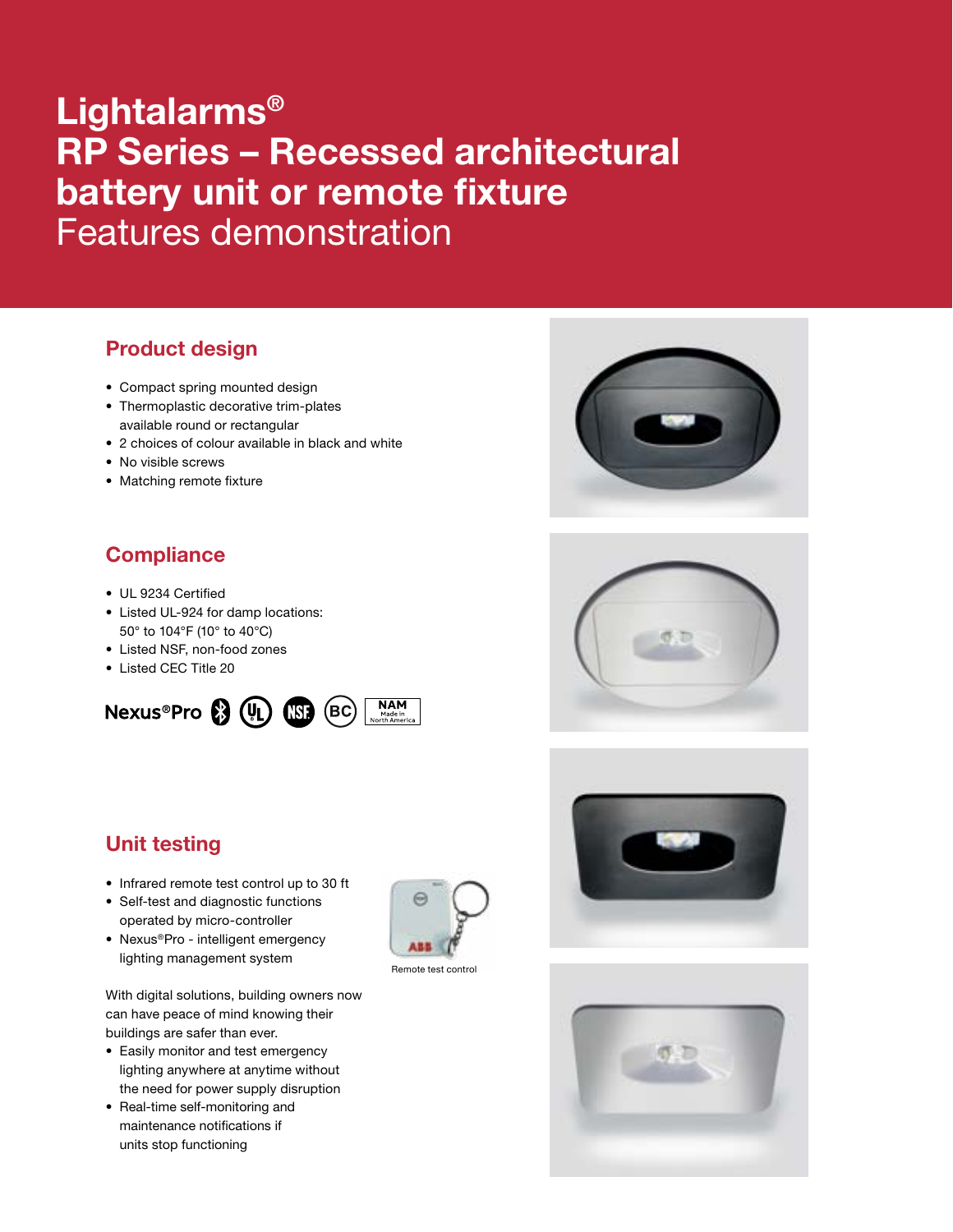Plenum ceiling installation Standard Standard suspended ceiling installation Standard suspended ceiling installation





## Lighting performance

- Four high-intensity LED sources with redundant connections
- Correlated colour temperature of 5000K
- Space coverage ranges from 68 to 80 ft.
- Fixed optics, optimized light distribution for ceiling heights of up to 12 ft.



### Table A: Standard unit - 6 ft wide corridor<sup>1</sup>



#### Table B: Option "square distribution pattern" – single unit coverage<sup>1</sup>

| <b>MOUNTING</b> | <b>ROOM</b>   | <b>ROOM</b>     |
|-----------------|---------------|-----------------|
| <b>HEIGHT</b>   | <b>SIZE</b>   | <b>SURFACE</b>  |
| 10 ft           | 27 ft x 27 ft | 729 square feet |

1 Note: Illumination levels as per the Life Safety Code (NFPA 101): Average 1 fc, Minimum 0.1 fc, Max-to-min ratio 40:1. Typical reflectance levels of walls/ceiling/floor: 80/50/20.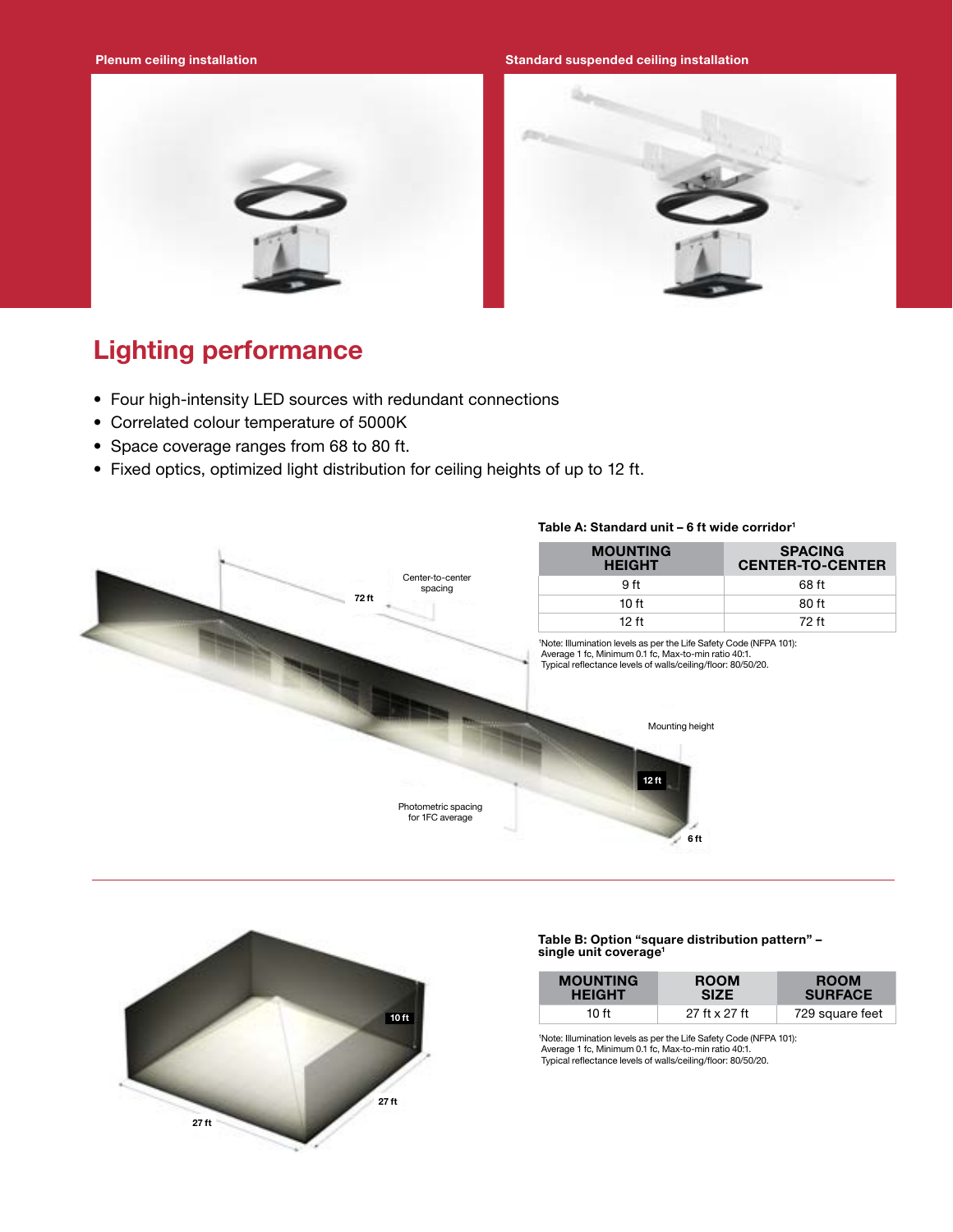# Lightalarms® RP Series – Recessed architectural battery unit or remote fixture

## Versatile emergency lighting solution

The new RP series battery unit or remote fixture are versatile emergency lighting devices built for architectural and commercial spaces.

Illuminate hallways and open areas such as museums, offices, building corridors with a compact, discrete device.

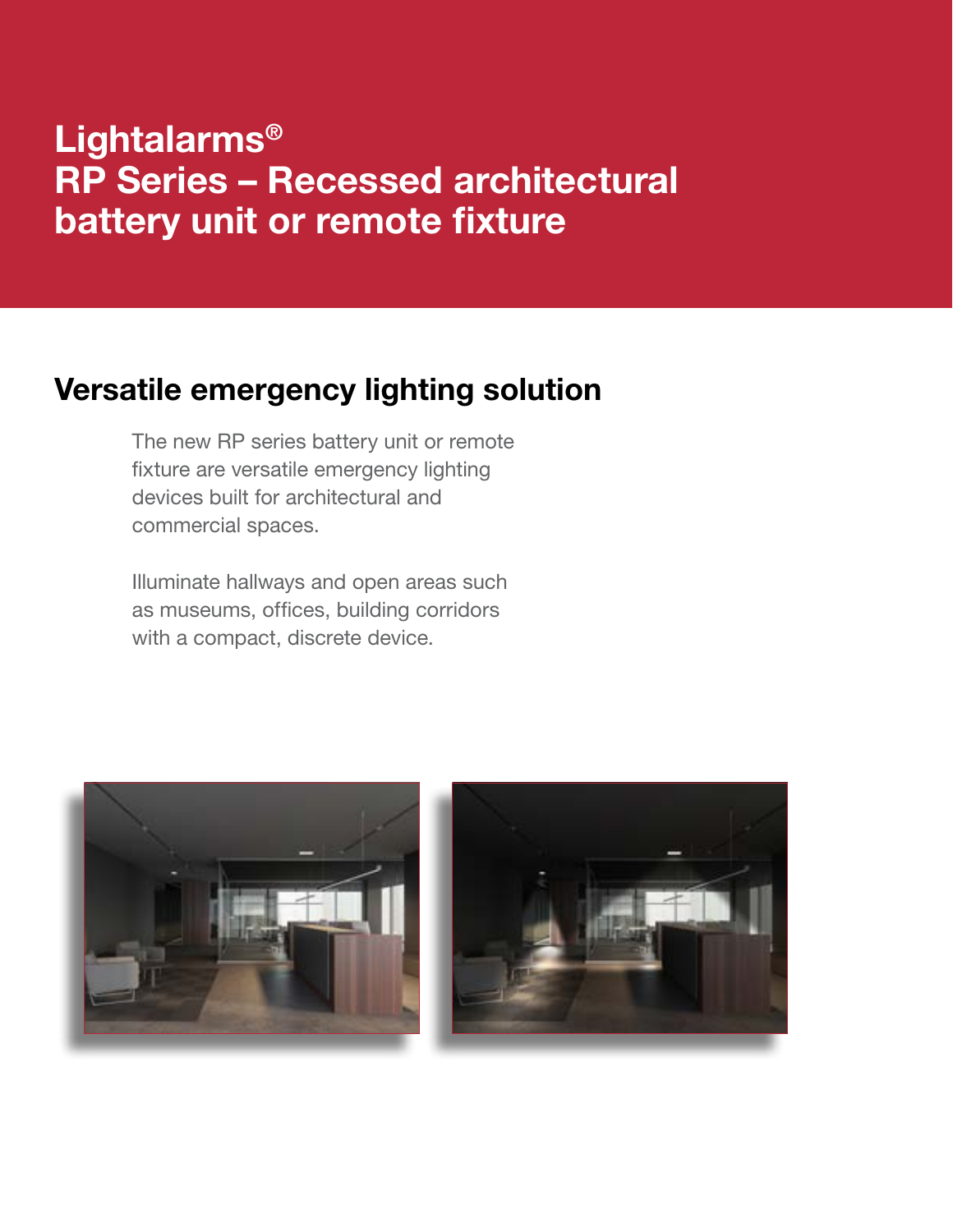# Lightalarms® RP Series – Recessed architectural battery unit or remote fixture **Benefits**

### Cost effective

Our new RP series battery unit or remote fixture provides superior lighting performance through four high-intensity LED sources with space coverage of up to 80 ft, minimizing the number of fixtures required.

### Installation efficiency

With fixed optics, this unit does not require lamp aiming or beam adjustments which prevents human error. Once installed, the path of egress is optimally illuminated. The RP series battery unit or remote fixture can easily be spring mounted in a drywall ceiling.

### Enhanced safety and protection

With infrared remote test control, there is no need to climb a ladder and manually test devices. Devices can be easily tested with our remote control, diagnostics or our intelligent emergency lighting management system, Nexus®Pro.

### **Durability**

Designed, manufactured, tested and shipped from Canada, the RP series battery unit or remote fixture meets North American quality standards.

Made from durable thermoplastic faceplate and an all metal backbox enclosure, this device is suitable for office spaces and high-traffic areas. The device comes with a long-life, high-temperature rated Lithium battery.

#### Ordering format - Battery unit

| <b>Series</b>                            | <b>Color</b>                       | <b>Input</b>                                                                    | Unit type                                                                     | <b>Options</b>                                                                         |
|------------------------------------------|------------------------------------|---------------------------------------------------------------------------------|-------------------------------------------------------------------------------|----------------------------------------------------------------------------------------|
| $RP =$ Recessed plastic<br>architectural | $B = Black$<br>$W = Factorv$ white | <b>Blank</b> = 120 to 277VAC, 50/60Hz<br><b>POE</b> = Power over ethernet cable | <b>Blank</b> = standard charger<br>$D =$ Advanced diagnostics,<br>non-audible | <b>Blank</b> = No options<br>$D3 = 15$ minute time delay<br>$P =$ Plenum/Type IC rated |
| <b>Example: RPWPOEDD3</b>                |                                    |                                                                                 | $NEXP =$ Nexus <sup>®</sup> Pro IoT<br>wireless bluetooth                     | <b>SQ</b> = Square distribution pattern                                                |

### Ordering format - Remote fixture

| <b>Series</b>                                   | Color                              | <b>Voltage</b>                                     | <b>Options</b>                                                                                     |
|-------------------------------------------------|------------------------------------|----------------------------------------------------|----------------------------------------------------------------------------------------------------|
| <b>RPR</b> = Recessed plastic<br>remote fixture | $B = Black$<br>$W = Factorv$ white | $AC = 120$ to 277VAC, 50/60Hz<br>$DC = 6$ to 24VDC | <b>Blank</b> = No options<br>$P =$ Plenum/Type IC rated<br><b>SQ</b> = Square distribution pattern |

Example: RPRWACSQ